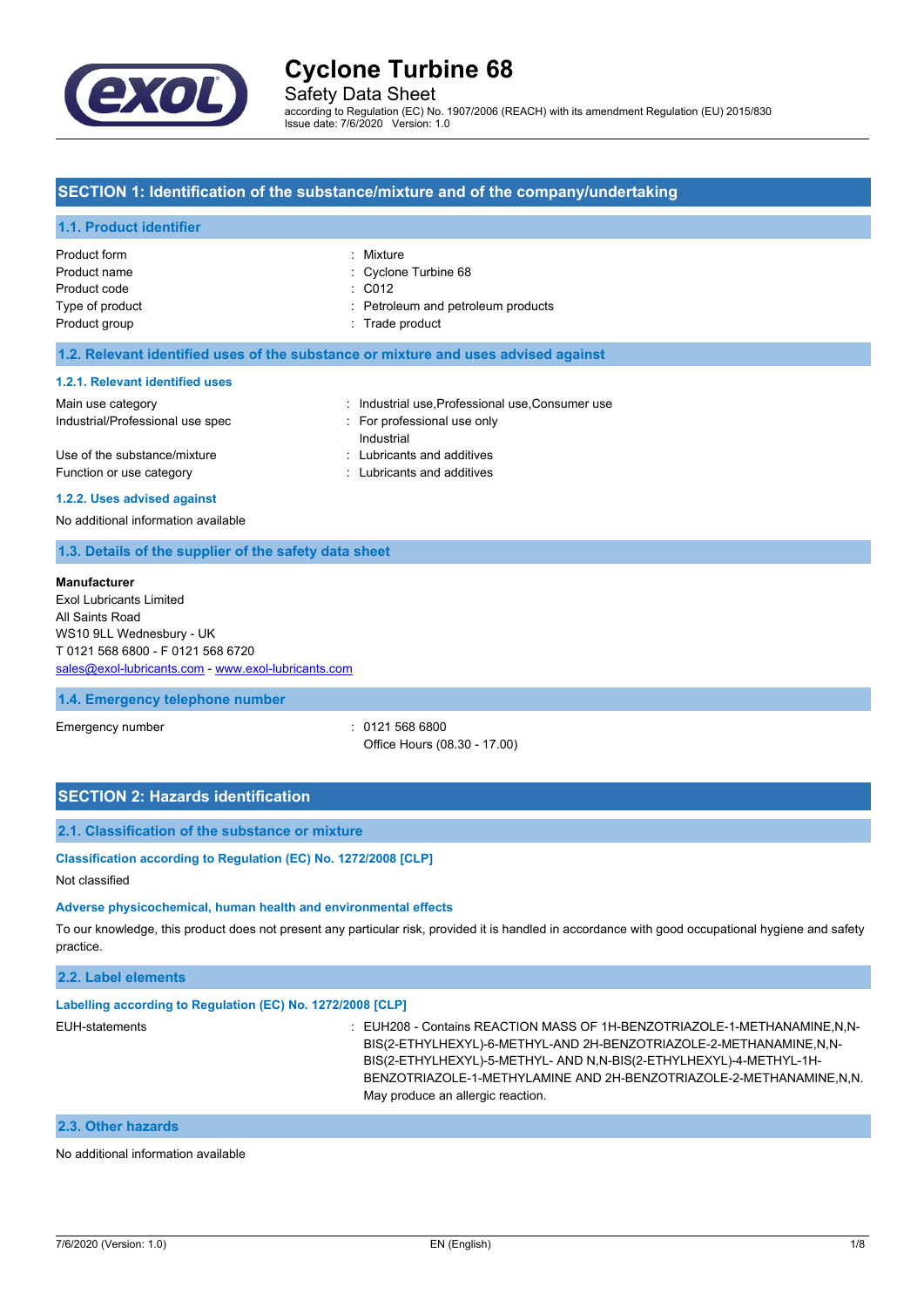## Safety Data Sheet

according to Regulation (EC) No. 1907/2006 (REACH) with its amendment Regulation (EU) 2015/830

### **SECTION 3: Composition/information on ingredients**

#### **3.1. Substances**

### Not applicable

## **3.2. Mixtures**

| <b>Name</b>                                                                              | <b>Product identifier</b>                                                 | $\frac{9}{6}$   | <b>Classification according to</b><br><b>Regulation (EC) No.</b><br>1272/2008 [CLP] |
|------------------------------------------------------------------------------------------|---------------------------------------------------------------------------|-----------------|-------------------------------------------------------------------------------------|
| Baseoil - Unspecified - Distillates (Petroleum),<br><b>Hydrotreated Heavy Paraffinic</b> | (CAS-No.) 64742-54-7<br>(EC-No.) 265-157-1<br>(EC Index-No.) 649-467-00-8 | $\geq 30 - 540$ | Asp. Tox. 1, H304                                                                   |
| Baseoil - Unspecified - Distillates (Petroleum),<br>Solvent-Dewaxed Heavy Paraffinic     | (CAS-No.) 64742-65-0<br>(EC-No.) 265-169-7<br>(EC Index-No.) 649-474-00-6 | $\geq 30 - 40$  | Asp. Tox. 1, H304                                                                   |
| MINERAL OIL<br>substance with a Community workplace exposure limit                       | (CAS-No.) 64742-54-7<br>(EC-No.) MIXTURE<br>(REACH-no) 01-2119484627-25   | < 0.25          | Asp. Tox. 1, H304                                                                   |

Full text of H-statements: see section 16

## **SECTION 4: First aid measures**

| : Remove person to fresh air and keep comfortable for breathing. |
|------------------------------------------------------------------|
| Wash skin with plenty of water.                                  |
| Rinse eyes with water as a precaution.                           |
| : Call a poison center or a doctor if you feel unwell.           |
|                                                                  |

## **4.2. Most important symptoms and effects, both acute and delayed**

No additional information available

## **4.3. Indication of any immediate medical attention and special treatment needed**

Treat symptomatically.

| <b>SECTION 5: Firefighting measures</b>                    |                                                                                                                                             |  |  |
|------------------------------------------------------------|---------------------------------------------------------------------------------------------------------------------------------------------|--|--|
| 5.1. Extinguishing media                                   |                                                                                                                                             |  |  |
| Suitable extinguishing media                               | : Water spray. Dry powder. Foam. Carbon dioxide.                                                                                            |  |  |
| 5.2. Special hazards arising from the substance or mixture |                                                                                                                                             |  |  |
| Hazardous decomposition products in case of fire           | : Toxic fumes may be released.                                                                                                              |  |  |
| 5.3. Advice for firefighters                               |                                                                                                                                             |  |  |
| Protection during firefighting                             | : Do not attempt to take action without suitable protective equipment. Self-contained<br>breathing apparatus. Complete protective clothing. |  |  |

## **SECTION 6: Accidental release measures**

## **6.1. Personal precautions, protective equipment and emergency procedures**

#### **6.1.1. For non-emergency personnel**

Emergency procedures **in the energy of the Contract Contract Contract Contract Contract Contract Contract Contract Contract Contract Contract Contract Contract Contract Contract Contract Contract Contract Contract Contract**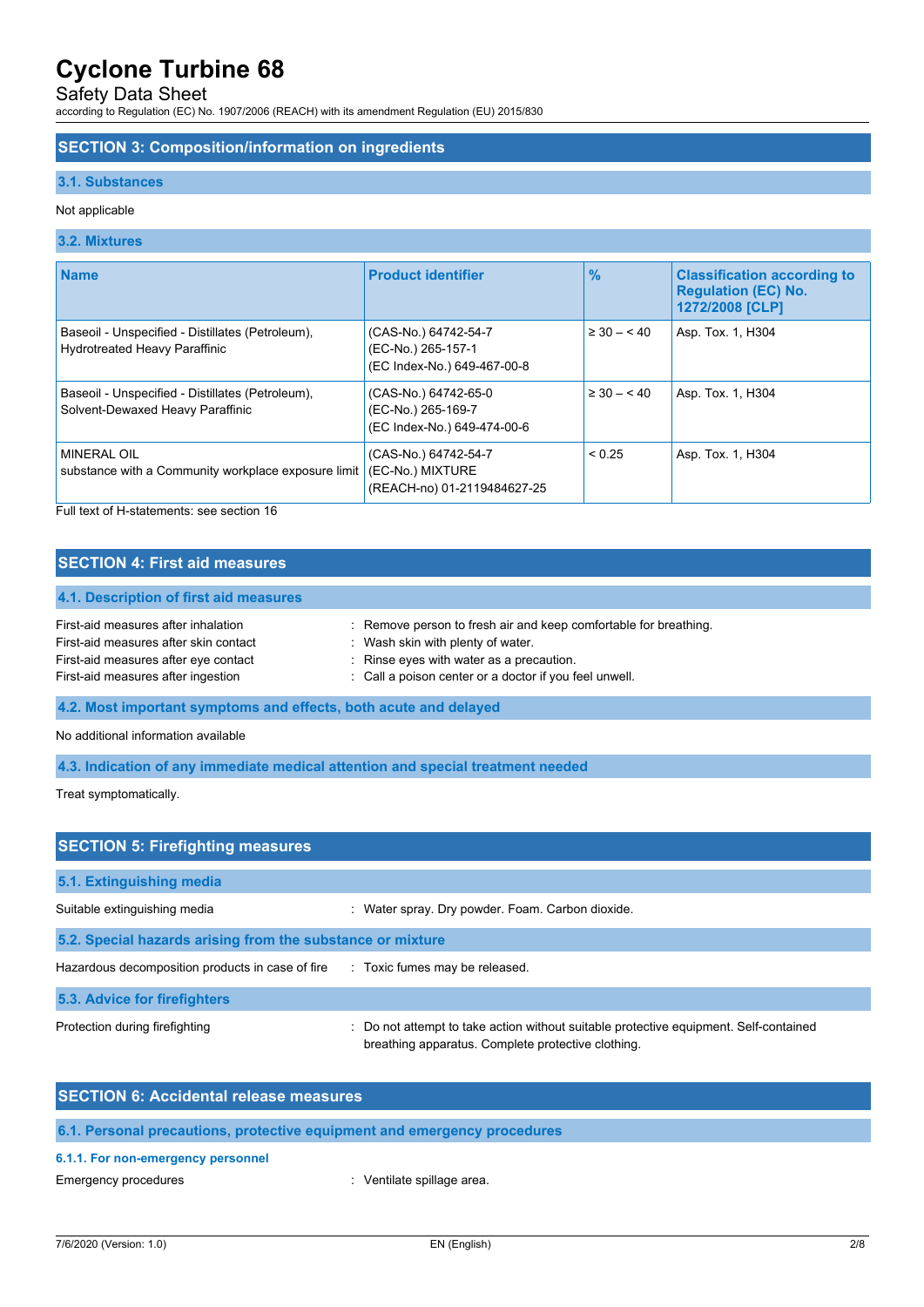## Safety Data Sheet

according to Regulation (EC) No. 1907/2006 (REACH) with its amendment Regulation (EU) 2015/830

| 6.1.2. For emergency responders                           |                                                                                                                                                                |
|-----------------------------------------------------------|----------------------------------------------------------------------------------------------------------------------------------------------------------------|
| Protective equipment                                      | : Do not attempt to take action without suitable protective equipment. For further information<br>refer to section 8: "Exposure controls/personal protection". |
| <b>6.2. Environmental precautions</b>                     |                                                                                                                                                                |
| Avoid release to the environment                          |                                                                                                                                                                |
| 6.3. Methods and material for containment and cleaning up |                                                                                                                                                                |
| Methods for cleaning up<br>Other information              | : Take up liquid spill into absorbent material.<br>: Dispose of materials or solid residues at an authorized site.                                             |
| 6.4. Reference to other sections                          |                                                                                                                                                                |

For further information refer to section 13.

| <b>SECTION 7: Handling and storage</b>                            |                                                                                                                                                                                              |  |  |
|-------------------------------------------------------------------|----------------------------------------------------------------------------------------------------------------------------------------------------------------------------------------------|--|--|
| 7.1. Precautions for safe handling                                |                                                                                                                                                                                              |  |  |
| Precautions for safe handling<br>Hygiene measures                 | : Ensure good ventilation of the work station. Wear personal protective equipment.<br>: Do not eat, drink or smoke when using this product. Always wash hands after handling the<br>product. |  |  |
| 7.2. Conditions for safe storage, including any incompatibilities |                                                                                                                                                                                              |  |  |
| Storage conditions                                                | Store in a well-ventilated place. Keep cool.                                                                                                                                                 |  |  |

**7.3. Specific end use(s)**

No additional information available

## **SECTION 8: Exposure controls/personal protection**

| <b>MINERAL OIL (64742-54-7)</b>          |                      |
|------------------------------------------|----------------------|
| <b>EU - Occupational Exposure Limits</b> |                      |
| Local name                               | Oil mist             |
| IOELV TWA (mg/m <sup>3</sup> )           | 5 mg/ $m3$           |
| IOELV STEL (mg/m <sup>3</sup> )          | 10 mg/m <sup>3</sup> |
|                                          |                      |

## **8.2. Exposure controls**

## **Appropriate engineering controls:**

Ensure good ventilation of the work station.

| Hand protection:                  |  |
|-----------------------------------|--|
| Protective gloves                 |  |
|                                   |  |
| Eye protection:                   |  |
| Safety glasses                    |  |
|                                   |  |
| Skin and body protection:         |  |
| Wear suitable protective clothing |  |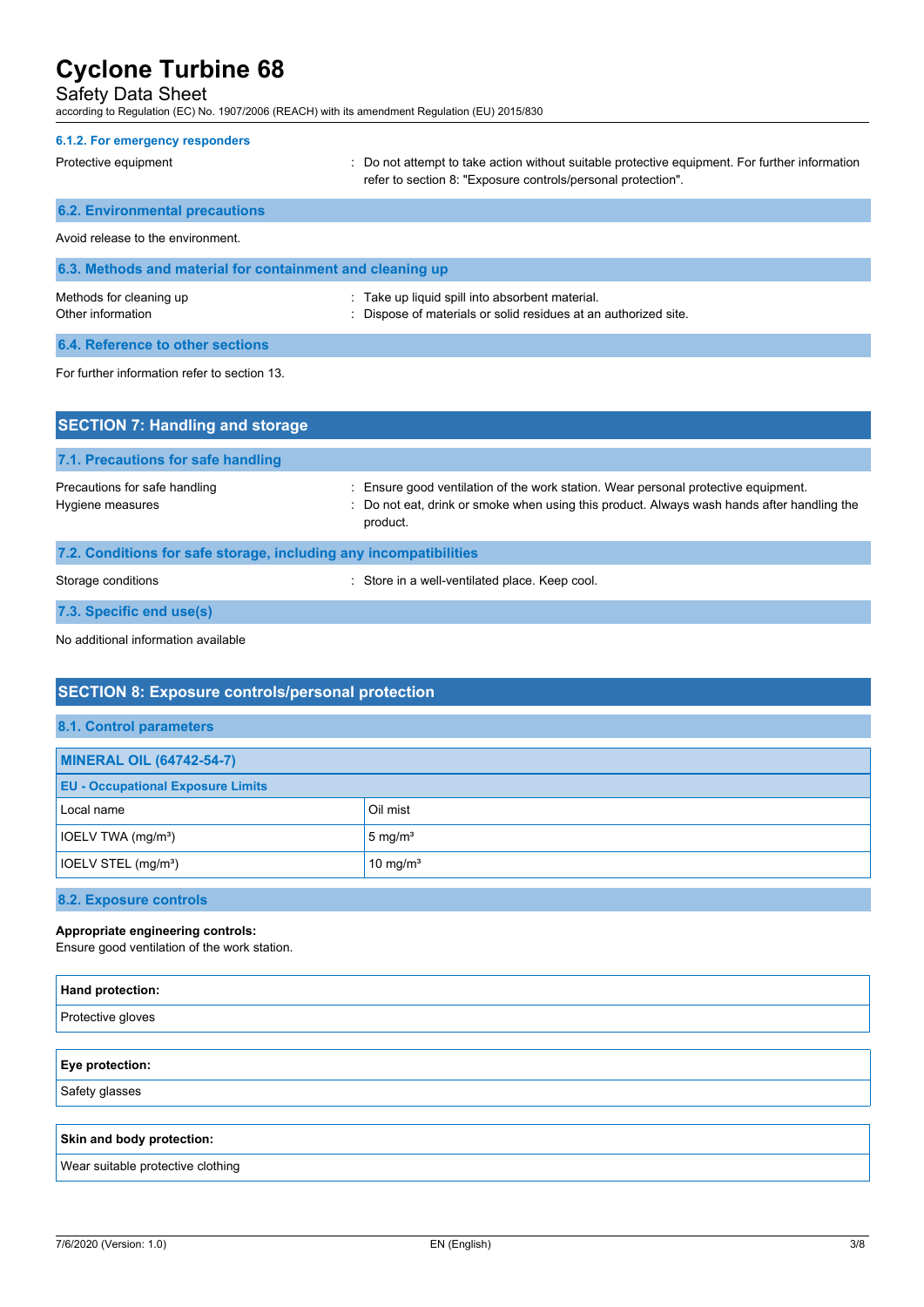## Safety Data Sheet

according to Regulation (EC) No. 1907/2006 (REACH) with its amendment Regulation (EU) 2015/830

#### **Respiratory protection:**

In case of insufficient ventilation, wear suitable respiratory equipment

**Personal protective equipment symbol(s):**



#### **Environmental exposure controls:** Avoid release to the environment.

| <b>SECTION 9: Physical and chemical properties</b> |                                                            |  |  |  |
|----------------------------------------------------|------------------------------------------------------------|--|--|--|
|                                                    | 9.1. Information on basic physical and chemical properties |  |  |  |
| Physical state                                     | : Liquid                                                   |  |  |  |
| Colour                                             | brown.                                                     |  |  |  |
| Odour                                              | Characteristic odour.                                      |  |  |  |
| Odour threshold                                    | No data available                                          |  |  |  |
| рH                                                 | No data available.                                         |  |  |  |
| Relative evaporation rate (butylacetate=1)         | No data available                                          |  |  |  |
| Melting point                                      | Not applicable                                             |  |  |  |
| Freezing point                                     | No data available                                          |  |  |  |
| Boiling point                                      | No data available                                          |  |  |  |
| Flash point                                        | 235 °C<br>$\bullet$                                        |  |  |  |
| Auto-ignition temperature                          | No data available.                                         |  |  |  |
| Decomposition temperature                          | No data available                                          |  |  |  |
| Flammability (solid, gas)                          | Not applicable                                             |  |  |  |
| Vapour pressure                                    | No data available                                          |  |  |  |
| Relative vapour density at 20 °C                   | No data available.                                         |  |  |  |
| Relative density                                   | 0.887 @ 20 deg C                                           |  |  |  |
| Solubility                                         | insoluble in water.                                        |  |  |  |
| Partition coefficient n-octanol/water (Log Pow)    | No data available                                          |  |  |  |
| Viscosity, kinematic                               | 68 mm <sup>2</sup> /s @ 40 deg C                           |  |  |  |
| Viscosity, dynamic                                 | No data available                                          |  |  |  |
| Explosive properties                               | No data available                                          |  |  |  |
| Oxidising properties                               | No data available                                          |  |  |  |
| <b>Explosive limits</b>                            | No data available                                          |  |  |  |

### **9.2. Other information**

No additional information available

## **SECTION 10: Stability and reactivity**

#### **10.1. Reactivity**

The product is non-reactive under normal conditions of use, storage and transport.

**10.2. Chemical stability**

Stable under normal conditions.

**10.3. Possibility of hazardous reactions**

No dangerous reactions known under normal conditions of use.

**10.4. Conditions to avoid**

None under recommended storage and handling conditions (see section 7).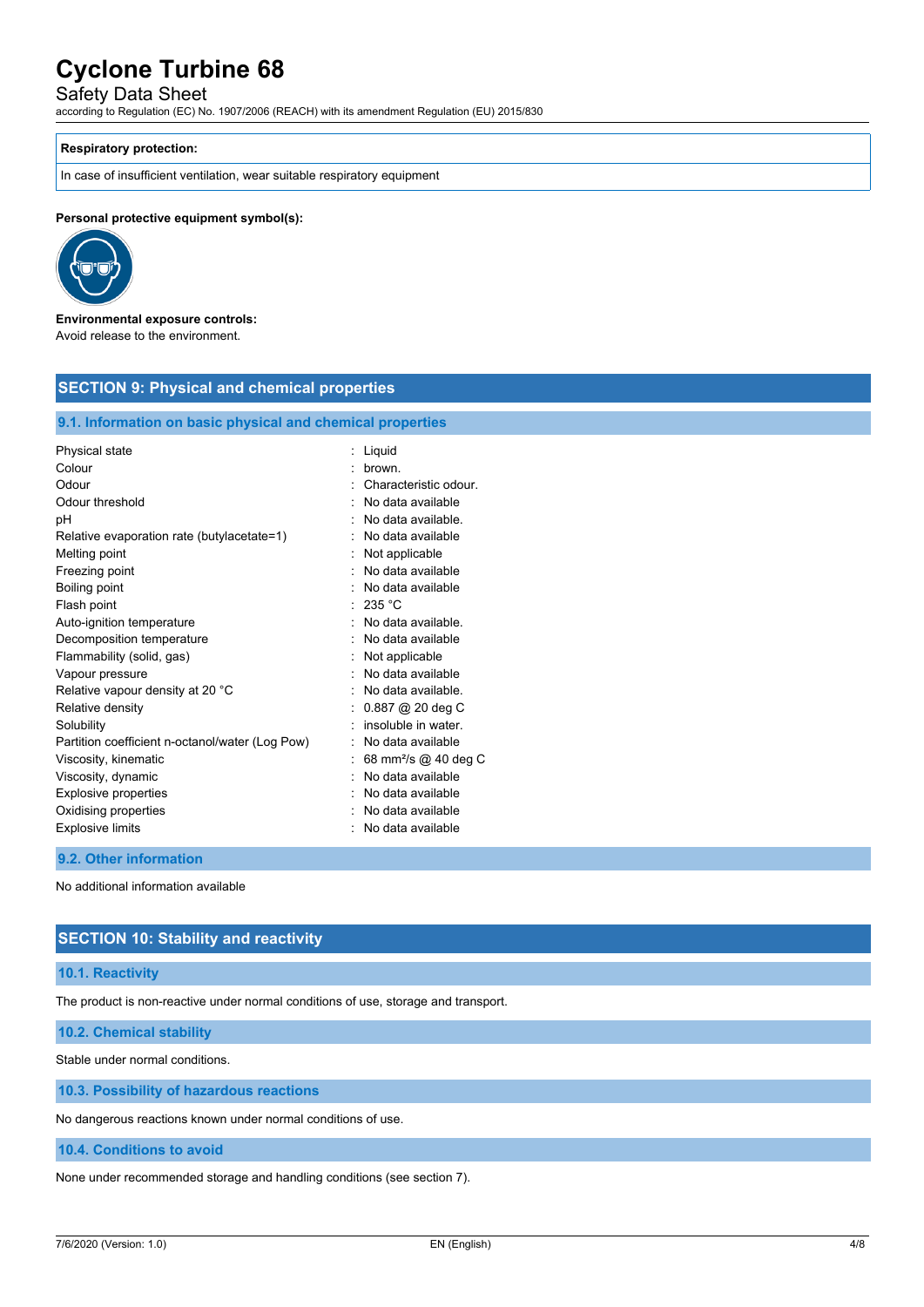## Safety Data Sheet

according to Regulation (EC) No. 1907/2006 (REACH) with its amendment Regulation (EU) 2015/830

## **10.5. Incompatible materials**

## No additional information available

### **10.6. Hazardous decomposition products**

Under normal conditions of storage and use, hazardous decomposition products should not be produced.

| <b>SECTION 11: Toxicological information</b> |                                  |  |
|----------------------------------------------|----------------------------------|--|
| 11.1. Information on toxicological effects   |                                  |  |
| Acute toxicity (oral)                        | : Not classified                 |  |
| Acute toxicity (dermal)                      | Not classified                   |  |
| Acute toxicity (inhalation)                  | : Not classified                 |  |
| Skin corrosion/irritation                    | : Not classified                 |  |
|                                              | pH: No data available.           |  |
| Serious eye damage/irritation                | : Not classified                 |  |
|                                              | pH: No data available.           |  |
| Respiratory or skin sensitisation            | : Not classified                 |  |
| Germ cell mutagenicity                       | : Not classified                 |  |
| Carcinogenicity                              | : Not classified                 |  |
| Reproductive toxicity                        | : Not classified                 |  |
| STOT-single exposure                         | : Not classified                 |  |
| STOT-repeated exposure                       | : Not classified                 |  |
| Aspiration hazard                            | : Not classified                 |  |
| <b>Cyclone Turbine 68</b>                    |                                  |  |
| Viscosity, kinematic                         | 68 mm <sup>2</sup> /s @ 40 deg C |  |

## **SECTION 12: Ecological information**

| 12.1. Toxicity                                               |                                                                                                                           |
|--------------------------------------------------------------|---------------------------------------------------------------------------------------------------------------------------|
| Ecology - general                                            | : The product is not considered harmful to aquatic organisms nor to cause long-term adverse<br>effects in the environment |
| Hazardous to the aquatic environment, short-term<br>(acute)  | : Not classified                                                                                                          |
| Hazardous to the aquatic environment, long-term<br>(chronic) | : Not classified                                                                                                          |
| Not rapidly degradable                                       |                                                                                                                           |
| 12.2. Persistence and degradability                          |                                                                                                                           |
| No additional information available                          |                                                                                                                           |
| 12.3. Bioaccumulative potential                              |                                                                                                                           |
| No additional information available                          |                                                                                                                           |
| 12.4. Mobility in soil                                       |                                                                                                                           |
| No additional information available                          |                                                                                                                           |
| 12.5. Results of PBT and vPvB assessment                     |                                                                                                                           |
| No additional information available                          |                                                                                                                           |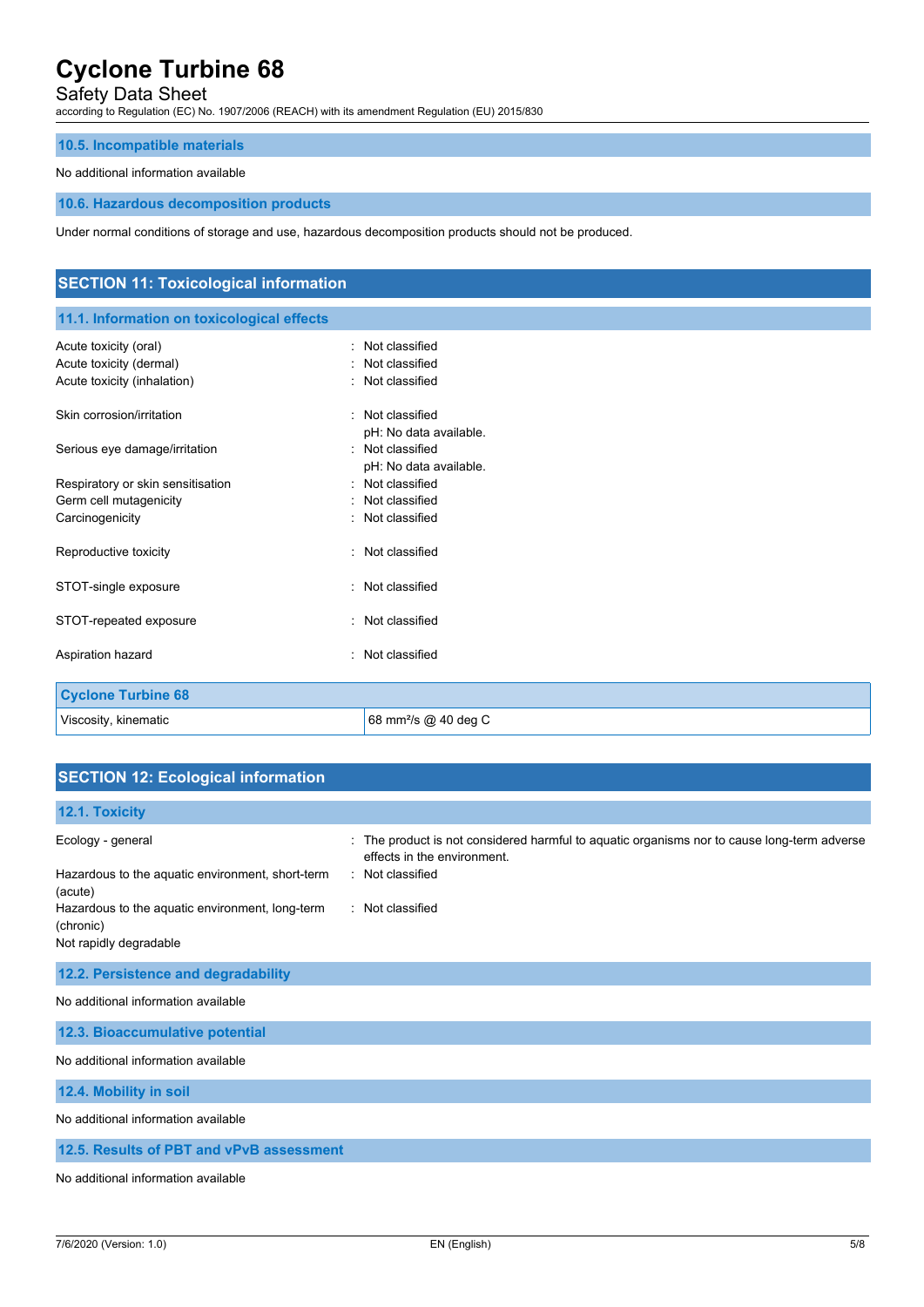## Safety Data Sheet

according to Regulation (EC) No. 1907/2006 (REACH) with its amendment Regulation (EU) 2015/830

#### **12.6. Other adverse effects**

No additional information available

## **SECTION 13: Disposal considerations**

#### **13.1. Waste treatment methods**

Waste treatment methods : Dispose of contents/container in accordance with licensed collector's sorting instructions.

## **SECTION 14: Transport information**

In accordance with ADR / RID / IMDG / IATA / ADN

| <b>ADR</b>                             | <b>IMDG</b>    | <b>IATA</b>    | <b>ADN</b>     | <b>RID</b>     |  |
|----------------------------------------|----------------|----------------|----------------|----------------|--|
| 14.1. UN number                        |                |                |                |                |  |
| $UN -$                                 | Not applicable | Not applicable | Not applicable | Not applicable |  |
| 14.2. UN proper shipping name          |                |                |                |                |  |
| Not applicable                         | Not applicable | Not applicable | Not applicable | Not applicable |  |
| 14.3. Transport hazard class(es)       |                |                |                |                |  |
| Not applicable                         | Not applicable | Not applicable | Not applicable | Not applicable |  |
| 14.4. Packing group                    |                |                |                |                |  |
| Not applicable                         | Not applicable | Not applicable | Not applicable | Not applicable |  |
| 14.5. Environmental hazards            |                |                |                |                |  |
| Dangerous for the<br>environment : No  | Not applicable | Not applicable | Not applicable | Not applicable |  |
| No supplementary information available |                |                |                |                |  |

#### **14.6. Special precautions for user**

**Overland transport** No data available **Transport by sea** Not applicable **Air transport** Not applicable **Inland waterway transport** Not applicable **Rail transport** Not applicable

**14.7. Transport in bulk according to Annex II of Marpol and the IBC Code**

Not applicable

## **SECTION 15: Regulatory information**

**15.1. Safety, health and environmental regulations/legislation specific for the substance or mixture**

#### **15.1.1. EU-Regulations**

Contains no REACH substances with Annex XVII restrictions

Contains no substance on the REACH candidate list

Contains no REACH Annex XIV substances

Contains no substance subject to Regulation (EU) No 649/2012 of the European Parliament and of the Council of 4 July 2012 concerning the export and import of hazardous chemicals.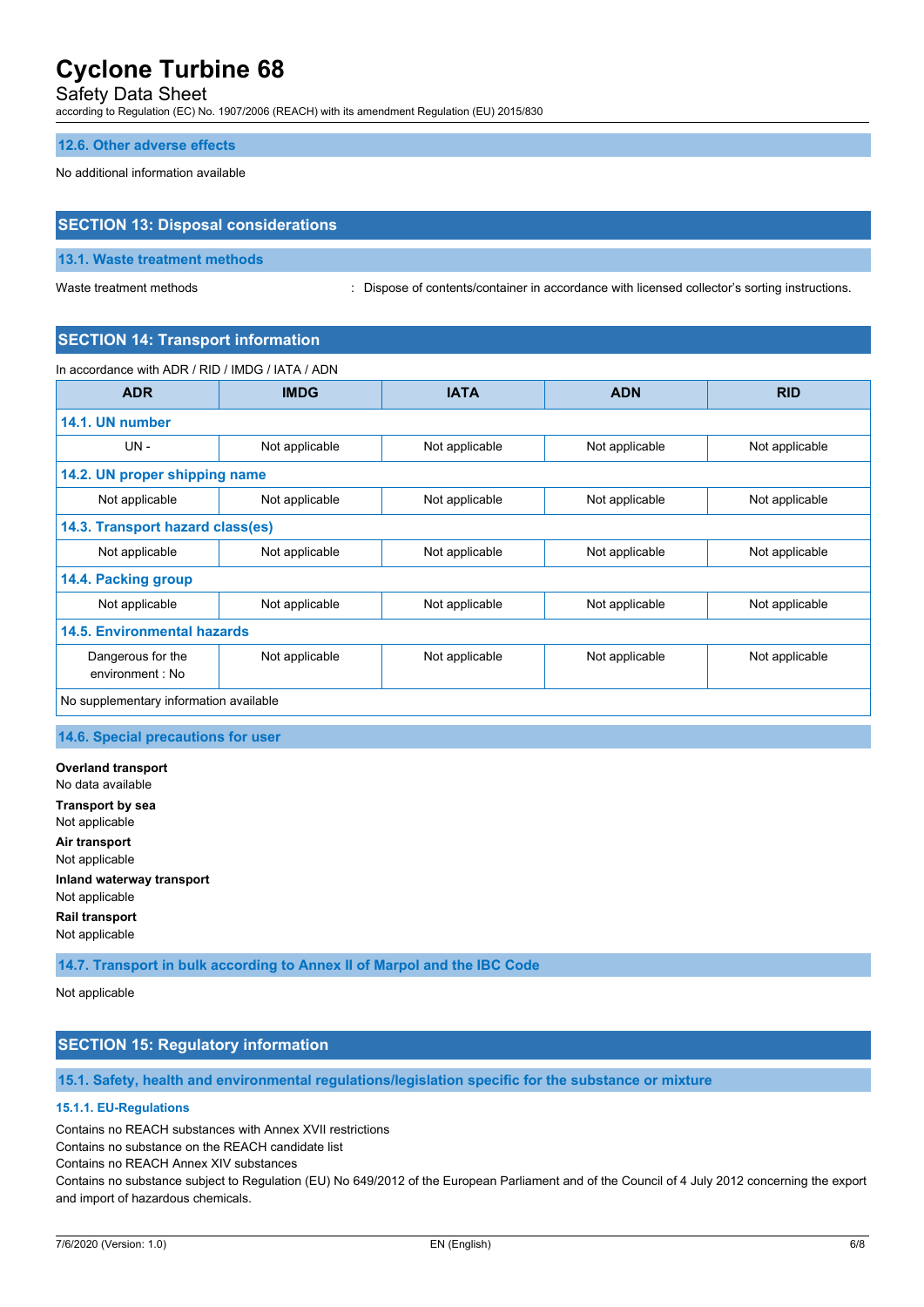# Safety Data Sheet

according to Regulation (EC) No. 1907/2006 (REACH) with its amendment Regulation (EU) 2015/830

Contains no substance subject to Regulation (EU) No 2019/1021 of the European Parliament and of the Council of 20 June 2019 on persistent organic pollutants

### **15.1.2. National regulations**

No additional information available

**15.2. Chemical safety assessment**

No chemical safety assessment has been carried out

## **SECTION 16: Other information**

| <b>Abbreviations and acronyms:</b> |                                                                                                   |
|------------------------------------|---------------------------------------------------------------------------------------------------|
| <b>ADN</b>                         | European Agreement concerning the International Carriage of Dangerous Goods by Inland Waterways   |
| <b>ADR</b>                         | European Agreement concerning the International Carriage of Dangerous Goods by Road               |
| <b>ATE</b>                         | <b>Acute Toxicity Estimate</b>                                                                    |
| <b>BLV</b>                         | <b>Biological limit value</b>                                                                     |
| CAS-No.                            | <b>Chemical Abstract Service number</b>                                                           |
| <b>CLP</b>                         | Classification Labelling Packaging Regulation; Regulation (EC) No 1272/2008                       |
| <b>DMEL</b>                        | Derived Minimal Effect level                                                                      |
| <b>DNEL</b>                        | Derived-No Effect Level                                                                           |
| <b>EC50</b>                        | Median effective concentration                                                                    |
| EC-No.                             | European Community number                                                                         |
| EN                                 | European Standard                                                                                 |
| <b>IATA</b>                        | International Air Transport Association                                                           |
| <b>IMDG</b>                        | International Maritime Dangerous Goods                                                            |
| <b>LC50</b>                        | Median lethal concentration                                                                       |
| LD50                               | Median lethal dose                                                                                |
| <b>LOAEL</b>                       | Lowest Observed Adverse Effect Level                                                              |
| <b>NOAEC</b>                       | No-Observed Adverse Effect Concentration                                                          |
| <b>NOAEL</b>                       | No-Observed Adverse Effect Level                                                                  |
| <b>NOEC</b>                        | No-Observed Effect Concentration                                                                  |
| OEL                                | Occupational Exposure Limit                                                                       |
| <b>PBT</b>                         | <b>Persistent Bioaccumulative Toxic</b>                                                           |
| <b>PNEC</b>                        | <b>Predicted No-Effect Concentration</b>                                                          |
| <b>REACH</b>                       | Registration, Evaluation, Authorisation and Restriction of Chemicals Regulation (EC) No 1907/2006 |
| <b>RID</b>                         | Regulations concerning the International Carriage of Dangerous Goods by Rail                      |
| <b>SDS</b>                         | Safety Data Sheet                                                                                 |
| vPvB                               | Very Persistent and Very Bioaccumulative                                                          |
| WGK                                | <b>Water Hazard Class</b>                                                                         |

## **Classification according to Regulation (EC) No. 1272/2008 [CLP]:**

Not classified